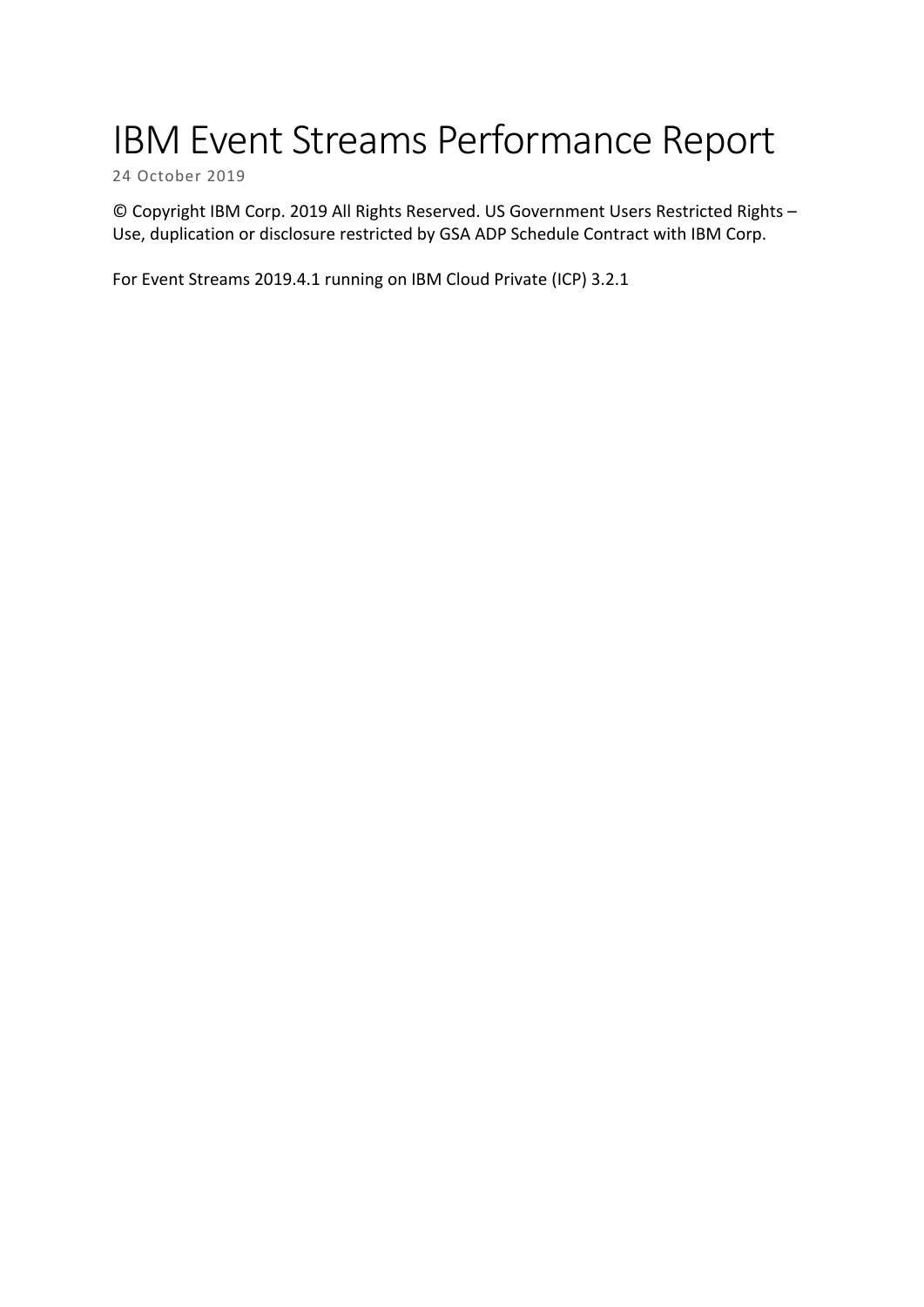## Disclaimer

#### **DISCLAIMERS**

The performance data contained in this report was measured in a controlled environment. Results obtained in other environments may vary significantly.

You should not assume that the information contained in this report has been submitted to any formal testing by IBM.

Any use of this information and implementation of any of the techniques are the responsibility of the licensed user. Much depends on the ability of the licensed user to evaluate the data and to project the results into their own operational environment.

#### WARRANTY AND LIABILITY EXCLUSION

The following paragraph does not apply to the United Kingdom or any other country where such provisions are inconsistent with local law:

INTERNATIONAL BUSINESS MACHINES CORPORATION PROVIDES THIS PUBLICATION "AS IS" WITHOUT WARRANTY OF ANY KIND, EITHER EXPRESS OR IMPLIED, INCLUDING, BUT NOT LIMITED TO, THE IMPLIED WARRANTIES OF NON-INFRINGEMENT, MERCHANTABILITY, OR FITNESS FOR A PARTICULAR PURPOSE.

Some states do not allow disclaimer of express or implied warranties in certain transactions, therefore this statement may not apply to you.

In Germany and Austria, notwithstanding the above exclusions, IBM's warranty and liability are governed only by the respective terms applicable for Germany and Austria in the corresponding IBM program license agreement(s).

#### ERRORS AND OMISSIONS

The information set forth in this report could include technical inaccuracies or typographical errors. Changes are periodically made to the information herein; any such change will be incorporated in new editions of the information. IBM may make improvements and/or changes in the product(s) and/or the program(s) described in this information at any time and without notice.

#### LOCAL AVAILABILITY

References in this report to IBM products or programs do not imply that IBM intends to make these available in all countries in which IBM operates. Consult your local IBM representative for information on the products and services currently available in your area.

#### ALTERNATIVE PRODUCTS AND SERVICES

Any reference to an IBM product, program, or service is not intended to state or imply that only that IBM product, program, or service may be used. Any functionally equivalent product, program, or service that does not infringe any IBM intellectual property right may be used instead. However, it is the user's responsibility to evaluate and verify the operation of any non-IBM product, program, or service.

#### TRADEMARKS AND SERVICE MARKS

The following terms used in this publication are trademarks of their respective companies in the United States, other countries or both:

#### - IBM Corporation : IBM

Other company, product, and service names may be trademarks or service marks of others.

#### EXPORT REGULATIONS

You agree to comply with all applicable export and import laws and regulations.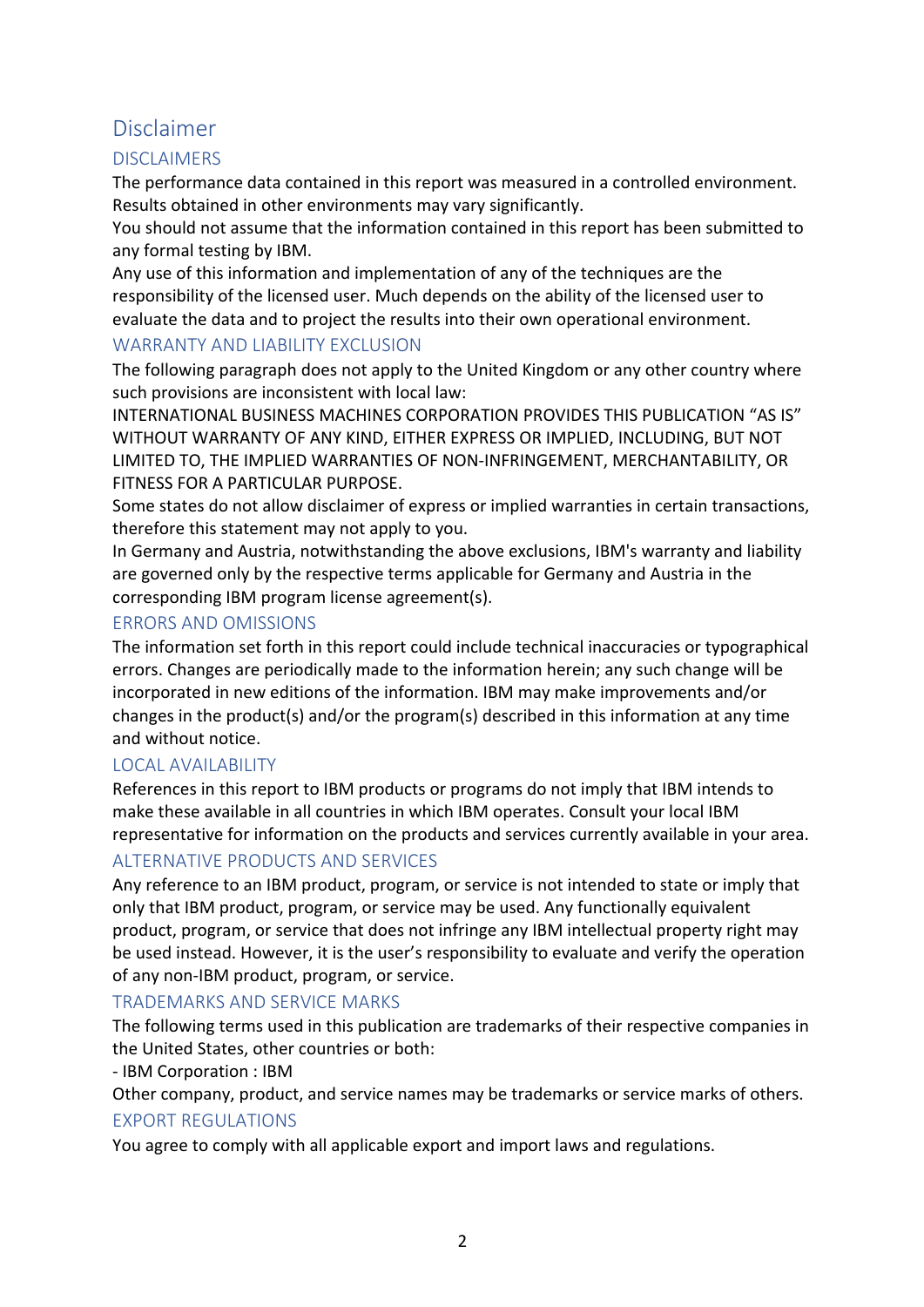## Overview

This report contains indicative numbers that demonstrate the ability of IBM Event Streams to handle different levels of messaging traffic. The values were achieved using example workloads. It is not a definitive guide to peak performance capabilities but aims to show what Event Streams can handle based on examples. Performance will always depend on numerous factors including message throughput, message size, hardware, configuration settings, and so on.

Testing was based on Event Streams version 2019.4.1 running on IBM Cloud Private 3.2.1.

This report will be updated on a regular basis. This is the second version of the report. The previous version was produced for Event Streams version 2019.2.1 on IBM Cloud Private 3.1.2.

## **Workloads**

The table below illustrates the workloads measured during the creation of this report.

| Workload     | Description                                                              |
|--------------|--------------------------------------------------------------------------|
| Resilient    | Demonstrates scaling as cluster size increases, favoring resilience over |
|              | throughput, 3-way replication, all acknowledgements                      |
| Fast         | Demonstrates scaling as cluster size increases, favoring throughput over |
|              | resilience, no replication, leader acknowledgements                      |
| Payload size | Demonstrates the effect of message size on throughput                    |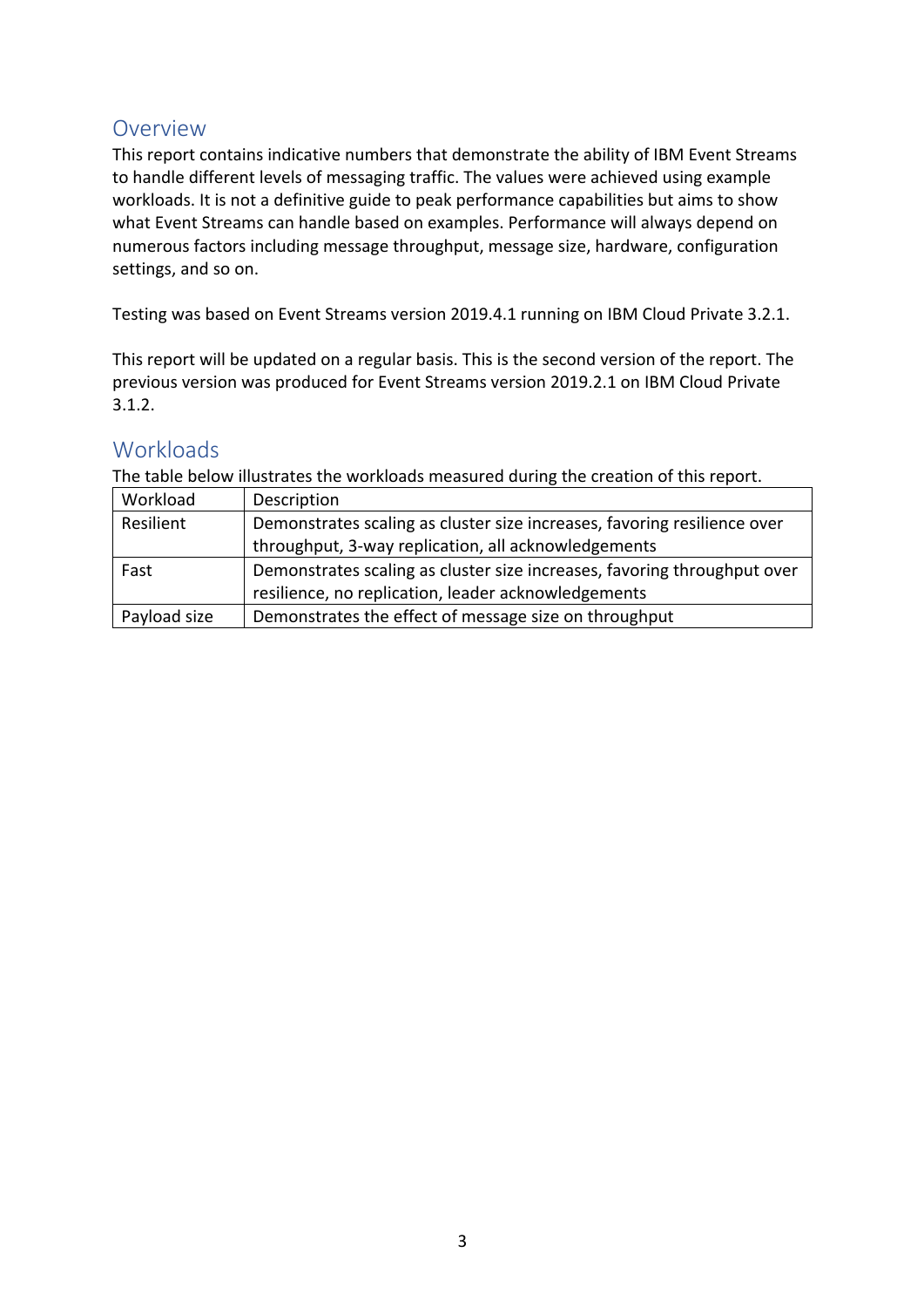#### Workload – Resilient

This workload measures throughput at increasing cluster sizes favoring resilience over throughput:

- Replication and acknowledgements protect messages against failures
- Messages are replicated across 3 brokers (replication factor 3)
- Acknowledgements from all brokers (acks=all)

A single topic is used for the messages. The number of partitions is double the number of brokers and the partition leadership and replicas are spread evenly across the brokers. The message payload is 128 bytes long. All consumers are in the same consumer group and each message is consumed by one consumer. The workload is generated by the Apache Kafka performance tests supplied within a standard Kafka installation and invoked by the kafkaproducer-perf-test.sh and kafka-consumer-perf-test.sh scripts. The throughput numbers are collected from the Kafka producer instances and aggregated to produce the overall message throughput.

| <b>Brokers</b> | <b>Producers</b> | Consumers | Partitions | Throughput        |
|----------------|------------------|-----------|------------|-------------------|
|                |                  |           |            | (messages/second) |
|                |                  |           |            | 523,964           |
| b              |                  | 1 ว       |            | 1,177,056         |
| a              | 18               | 18        | 18         | 1,500,954         |

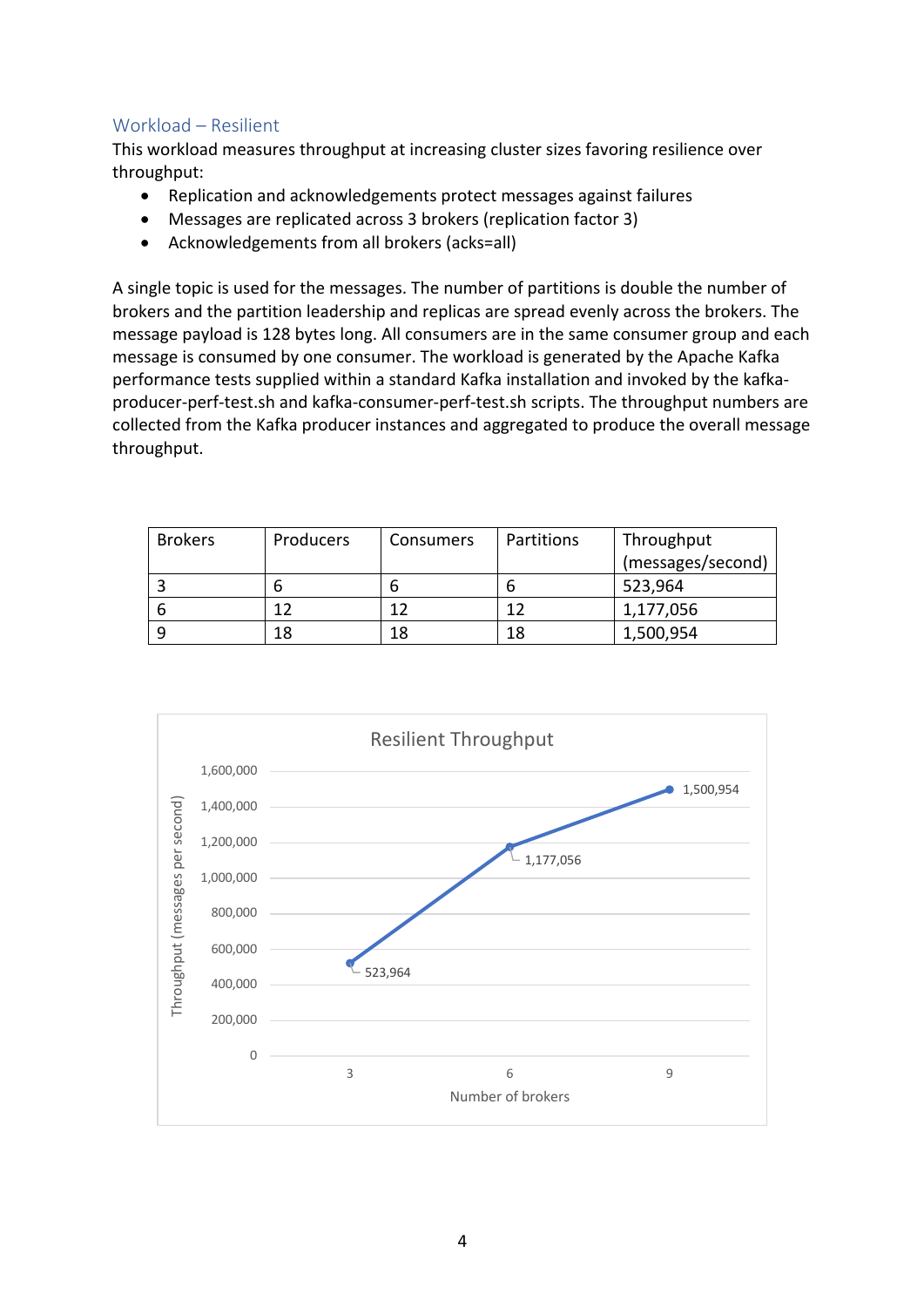#### Workload – Fast

This workload measures throughput at increasing cluster sizes, favoring throughput over resilience:

- Lower overhead gives additional throughput but less resilience to failures
- The messages are not replicated across brokers (replication factor 1)
- Acknowledgements from 1 broker (acks=1)

A single topic is used for the messages. The number of producers and consumers are balanced to achieve constant message throughput. The number of partitions is set to match the number of consumers to evenly distribute message processing across the consumer group. The message payload is 128 bytes long. All consumers are in the same consumer group and each message is consumed by one consumer. The workload is generated by the Apache Kafka performance tests supplied within a standard Kafka installation and invoked by the kafka-producer-perf-test.sh and kafka-consumer-perf-test.sh scripts. The throughput numbers are collected from the Kafka producer instances and aggregated to produce the overall message throughput.

| <b>Brokers</b> | <b>Producers</b> | <b>Consumers</b> | Partitions | Throughput        |
|----------------|------------------|------------------|------------|-------------------|
|                |                  |                  |            | (messages/second) |
|                |                  | 24               | 24         | 2,307,902         |
|                | 24               | 48               | 48         | 3,462,023         |

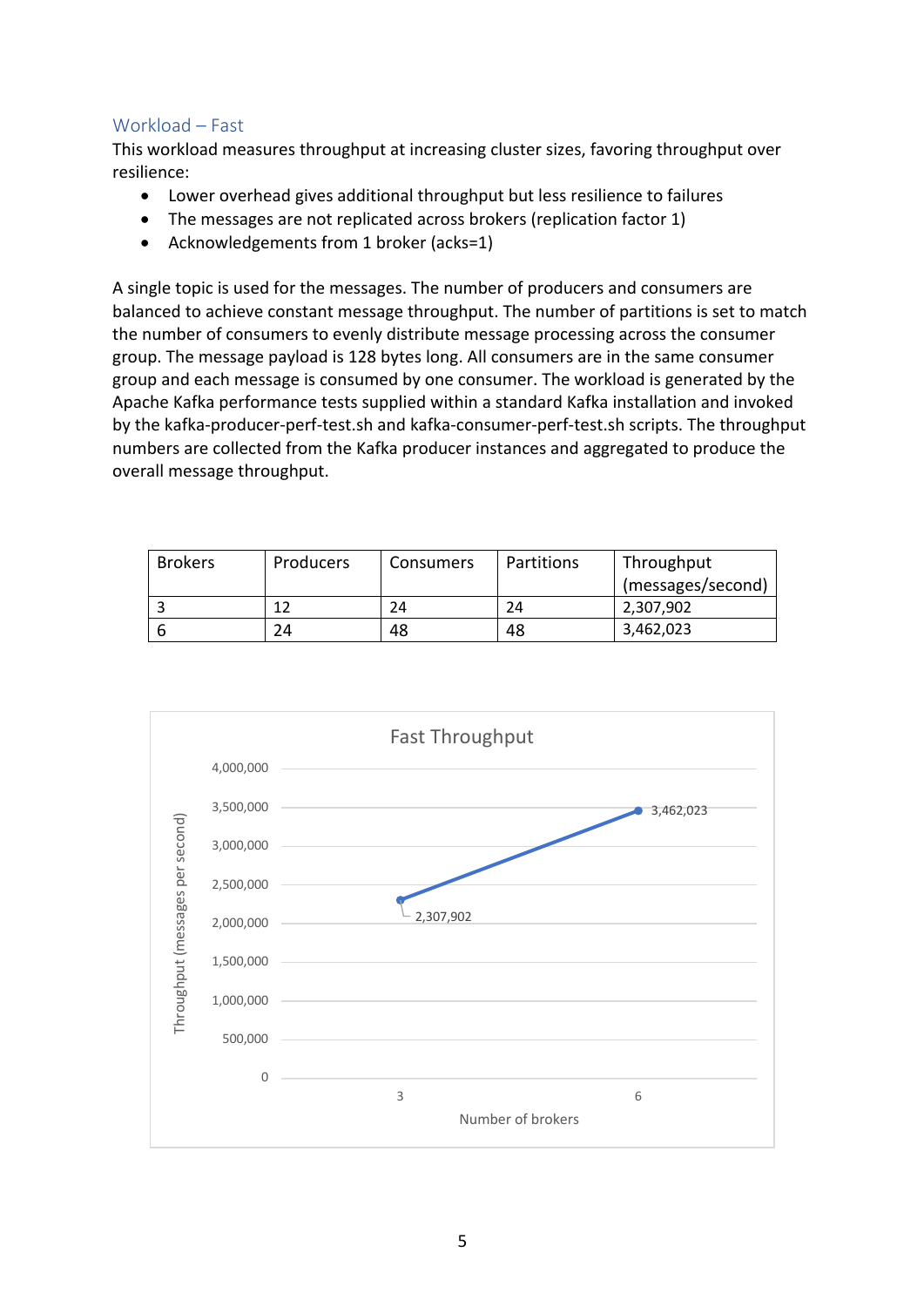#### Workload – Payload size

This test case measures the effect of increasing payload size on throughput. A single topic with one partition and no replication is used for the messages. One producer and no consumers are used. The workload is generated by the Apache Kafka performance tests supplied within a standard Kafka installation and invoked by the kafka-producer-perf-test.sh and kafka-consumer-perf-test.sh scripts. The throughput numbers are collected from the Kafka producer instances and aggregated to produce the overall message throughput.

| Message size (bytes) | Throughput (messages/second) | Throughput (MB/second) |
|----------------------|------------------------------|------------------------|
| 1,024                | 29,753                       | 28.94                  |
| 10,240               | 3,020                        | 29.49                  |
| 25,600               | 1,219                        | 29.76                  |
| 51,200               | 605                          | 29.55                  |
| 102,400              | 288                          | 28.11                  |
| 204,800              | 147                          | 28.63                  |
| 512,000              | 62                           | 30.49                  |

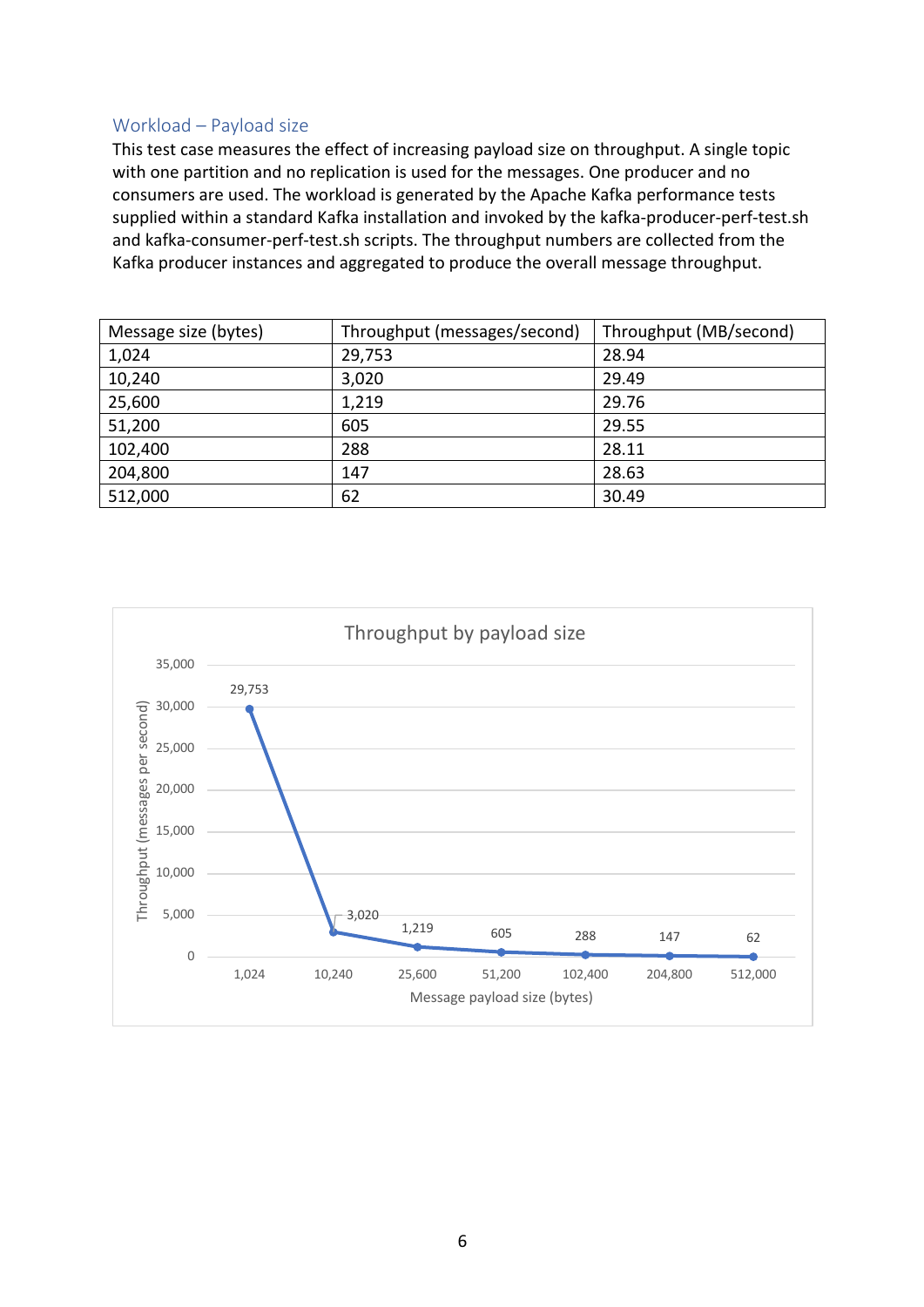# Recommended deployment guidance

The performance of IBM Event Streams is affected by the environment in which it is deployed. For example, the replication of message data between brokers can consume a lot of network bandwidth so isolating replication traffic from application traffic can benefit performance. To achieve this, all replication traffic is configured to flow on a dedicated internal network.



The following diagram illustrates the deployment of IBM Event Streams:

The worker and load balancer nodes are each hosted on separate blades within the deployment. Independent client blades host groups of producers and consumers. To evenly distribute the workload and to ensure there was sufficient bandwidth for producing and consuming messages, the number of client blades was set to match the number of worker blades. Each client blade runs both producers and consumers. No ICP components are hosted on the client or load balancer blades. The configuration of all blades is described in the hardware section below.

## Test configurations

#### Hardware

- IBM BladeCenter blade with 2 x Intel® Xeon® X5670 at 2.93GHz
- 32GB RAM
- 2 x 10Gb ethernet adapters, two separate networks (one for internal traffic and one for external traffic)
- Persistent storage: DS8880 Storage system connected via a DH8 SAN Volume Controller with an 8Gbit fiber connection, mounted via NFS within internal network

#### Software

#### IBM Event Streams

- Ubuntu 16.04
	- IBM Cloud Private 3.2.1
	- IBM Event Streams 2019.4.1 based on Apache Kafka 2.3.0